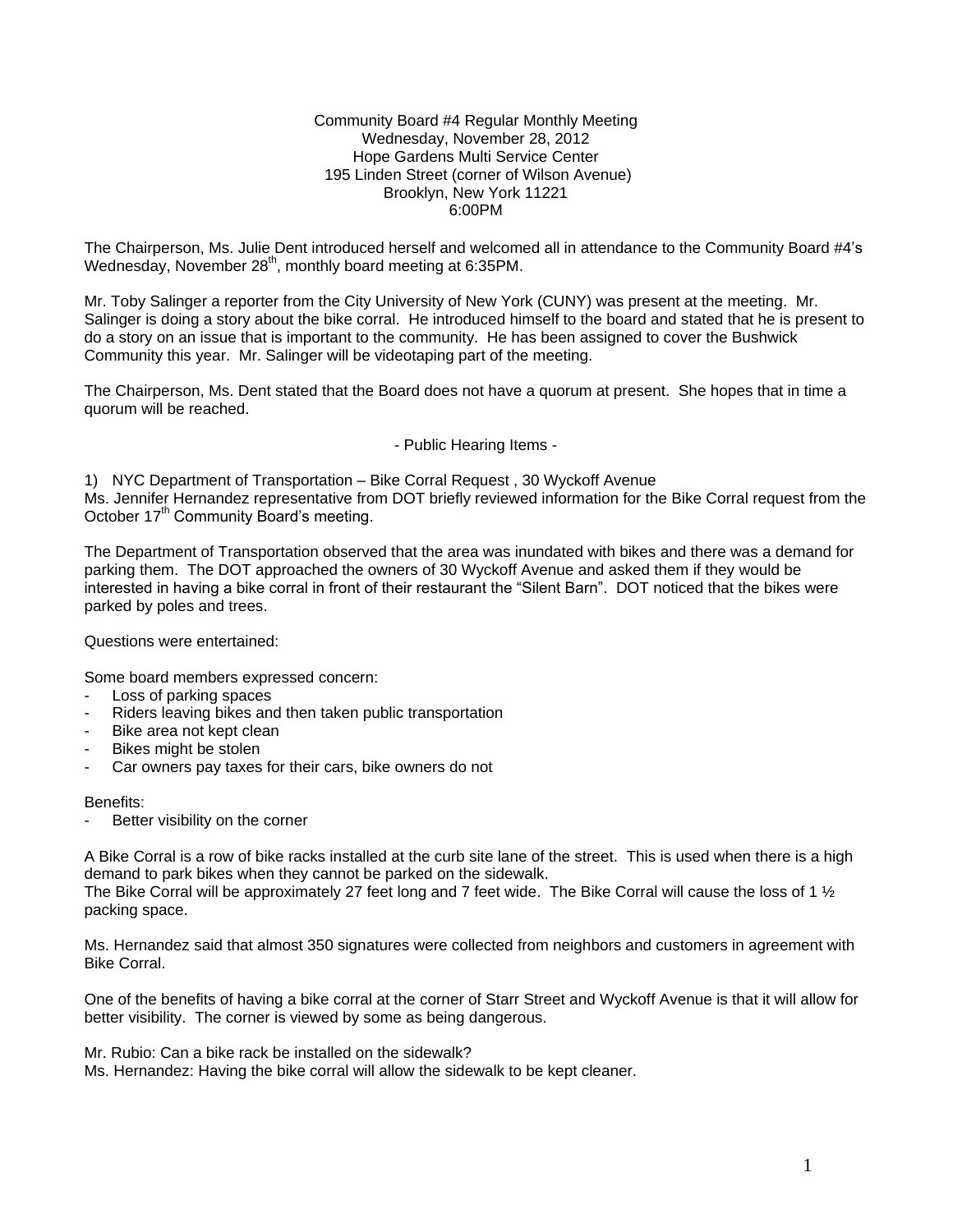Ms. McClellan: You have stated that the bike corral will allow for better visibility on that corner, would the bike corral be better as oppose to a having a traffic light at that intersection? I am sure that DOT has this information documented.

Ms. Hernandez: Yes the bike corral will make the corner safer, however if the board would like to request a traffic light instead that request can be submitted.

PO Franco: A speed bump or a traffic signal could be approved for the area. She suggested that the Community Board go out and look at the area because there might be a positive side in having the bike corral.

#### In response to PO Franco comment:

Chairperson: Representatives from DOT came before the board in October. People have had enough time to look at the area. The board has been to the location and the location has been identified.

District Manager: The Community Board feels that a good place for a bike corral would be at Knickerbocker and Myrtle Avenue where DOT is putting a Plaza.

The Chairperson, Ms. Julie Dent asked the District Manager, Ms. Nadine Whitted to call the first roll call. **Roll Call: 7:07PM** 24 members present. Quorum not met. The board cannot vote on any items unless there is a quorum.

### **Chairperson's Report:**

The Chairperson welcomed everyone in attendance to the November 28, 2012 meeting of Brooklyn Community Board #4.

The reason for this meeting being held a week later was due to the Thanksgiving Holiday. She wished everyone a very festive, fabulous and extraordinary holiday greeting as they enter into the holiday season.

The Bushwick Community was fortunate enough to have been spared from the devastation of Supper Storm Sandy and the nor'easter that soon followed. Many people are still suffering from its aftermath. Many have become homeless; others have partial homes with no electricity or heat. Some may have lost employment. This is a time when people need to help each other. Please take advantage of any opportunity to volunteer some time to offer help.

Ms. Dent asked that the Elected Officials and /or their representatives introduce themselves and state their respective address and telephone numbers.

- 1) Italia Granshaw Representing Brooklyn Borough President Marty Markowitz, 209 Joralemon Street, 718-802- 4032 .
- 2) Yanuski Rodriquez Representing District Attorney Charles Hynes, 718-250-2565
- 3) PO Franco Representing the  $83^{rd}$  Precinct, 480 Knickerbocker Avenue, 718-574-1697
- 4) Alice Nascimento -Representing Assemblyman Vito Lopez, 434 South 5<sup>th</sup> St., 718-963-7029

#### Representatives from City, State or Federal Agencies:

- 1) Judy Kamilhor Brooklyn Public Library Washington Irving Branch, 360 Irving Avenue, Brooklyn, New York 11237, 718-628-8378
- 2) Boniface WeWe Manager of the Brooklyn Public Library Washington Irving Branch, 718-628-8378
- 3) Jennifer Harris-Hernandez NYC Department of Transportation, email: [JHarrisHernandez@dot.nyc.gov](mailto:JHarrisHernandez@dot.nyc.gov)

Many of the day care centers across the city have been re-organized and now referred to as early learning centers. During the re-organization, many changes have occurred including in many cases new sponsorship. Ms. Dent has directed the District Manager to reach out and invite the programs to the Youth and Education Committee in order for the board to become acquainted with the new leadership and to become knowledgeable of any changes. The YEC Chairperson is Ms. Jones. This information will be fourth coming.

Board members that will work with the District Manager on the annual holiday party that will take place on Wednesday, December 19, 2012:

Larry Terry, Virgie Jones, Raul Rubio, Joanne Grant, Sharline Moore and Rev. Nicolas Angustia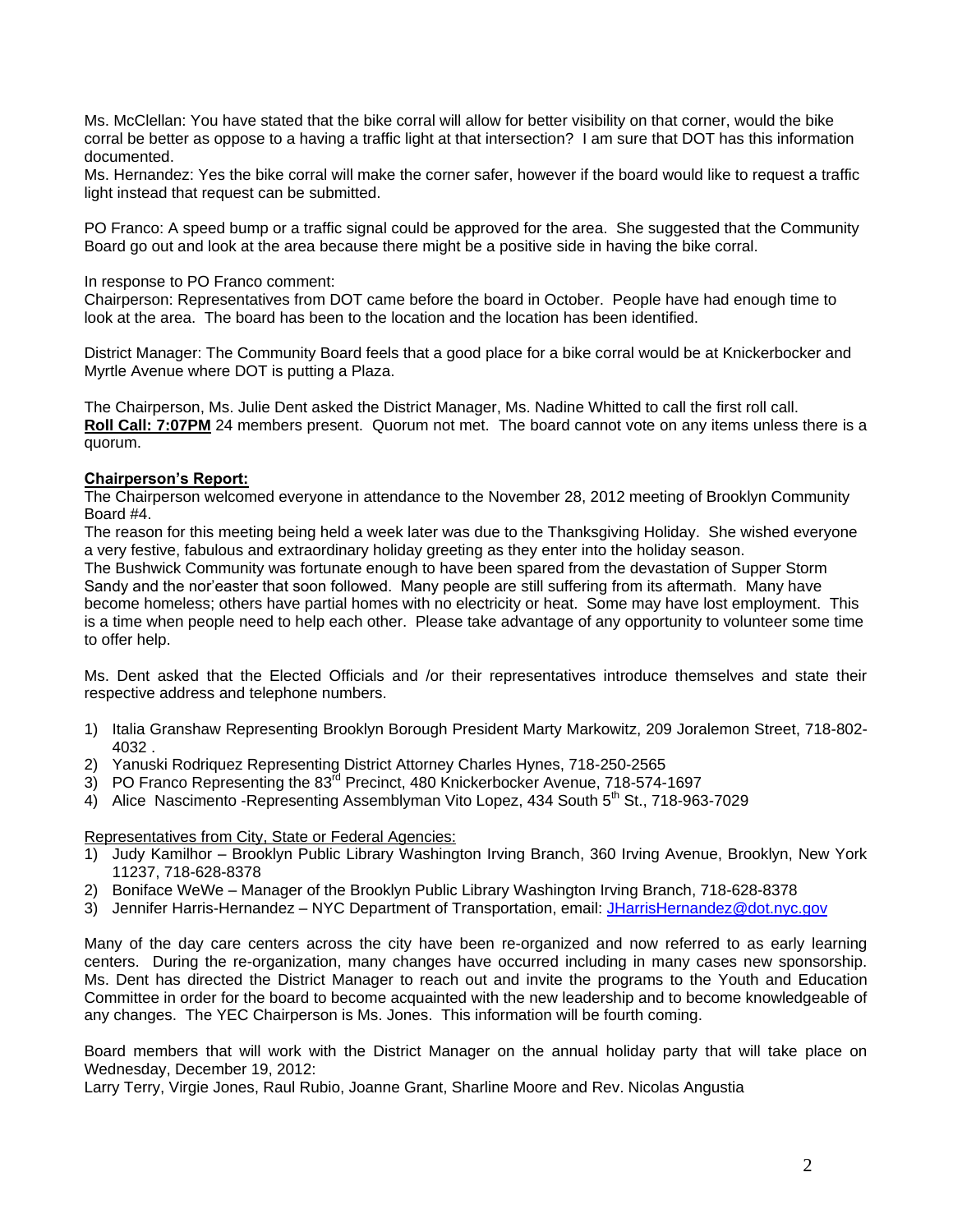# **District Manager's Report: 7:18PM**

October 18, 2012 –

Mayor Bloomberg hosted a breakfast with leaders from the Bushwick Community at Gracie Mansion. Representatives from Community Board: Chairperson Ms. Julie Dent, District Manager Ms. Nadine Whitted, Ms. Elvena Davis, Mr. Eliseo Ruiz, Mr. Robert Camacho, Mr. Larry Terry and Ms. Luisa Jose

October 19, 2012 –

The Family of Akeal Christopher hosted a vigil noting the three month anniversary of his death from a shooting that occurred on Cornelia Street and Evergreen Avenue. No arrest by the NYPD/District Attorney has been made in this case.

October 23, 2012 – The Department of Parks and Recreation hosted a scope meeting at the triangle at Beaver Street and Bushwick Avenue.

October 29 & 30, 2012 – OFFICE WAS CLOSED DUE TO THE SUPER STORM SANDY

November 5, 2012 – Attended the Public Safety Committee Meeting November 10, 2012 – Attended the Irma Lozado Street renaming ceremony sponsored by the NYPD-Transit District 33 PO Lozado was the 1<sup>st</sup> female New York City Officer to be killed in the line of duty. She was assigned to Transit District 33 and served with the New York City Transit Department for four years. Van Sinderen Avenue was renamed to Irma Lozada Way. Mayor Bloomberg and the Commissioner Kelly and others were there.

November 14, 2012 – Hosted the Parks and Recreation Committee Meeting

November 20, 2012 – Hosted the Housing and Land Use Meeting

November 26, 2012 –

Met with representatives from FEMA's Community Relations concerning Hurricane Sandy. Even though the Bushwick Community did not sustain the damages that other communities with stained the meeting focused around three very important factors:

- Identification of Buildings (mainly large scale) that can be used to house people who have been displaced and are in need of shelter particularly as the weather becomes colder.
- Notification to businesses and employees who have been impacted by hurricane that FEMNA offers financial supplements
- In order to be eligible for any disaster assistance offered by FEMA you must register by calling: 1-800-621-FEMA 3362). For information or to apply: [www.disasterassistance.gov.](http://www.disasterassistance.gov/) To apply on your smartphone at: m.fema.gov or you can apply by going to a disaster recovery center.

Once registered, a registration number will be given. That identification number will be used for further contact.

November 27, 2012 – Hosted the Parks and Recreation Meeting

Other Issues –

New York State to Hire 5000 New Yorkers for Sandy Clean-up

• To apply for a job call the Department of Labor at 1-888-469-7365 or by visiting [www.labor.ny.gov/sandyjobs.](http://www.labor.ny.gov/sandyjobs) Individuals can also visit their local Disaster Recovery Center or One-Stop Career Center. All individuals must be unemployed to be eligible. Once hired, workers will earn approximately \$15 per hour to work on a short or a long term project that includes cleaning and repairing damaged public structures and property in each of the nine counties declared disaster areas.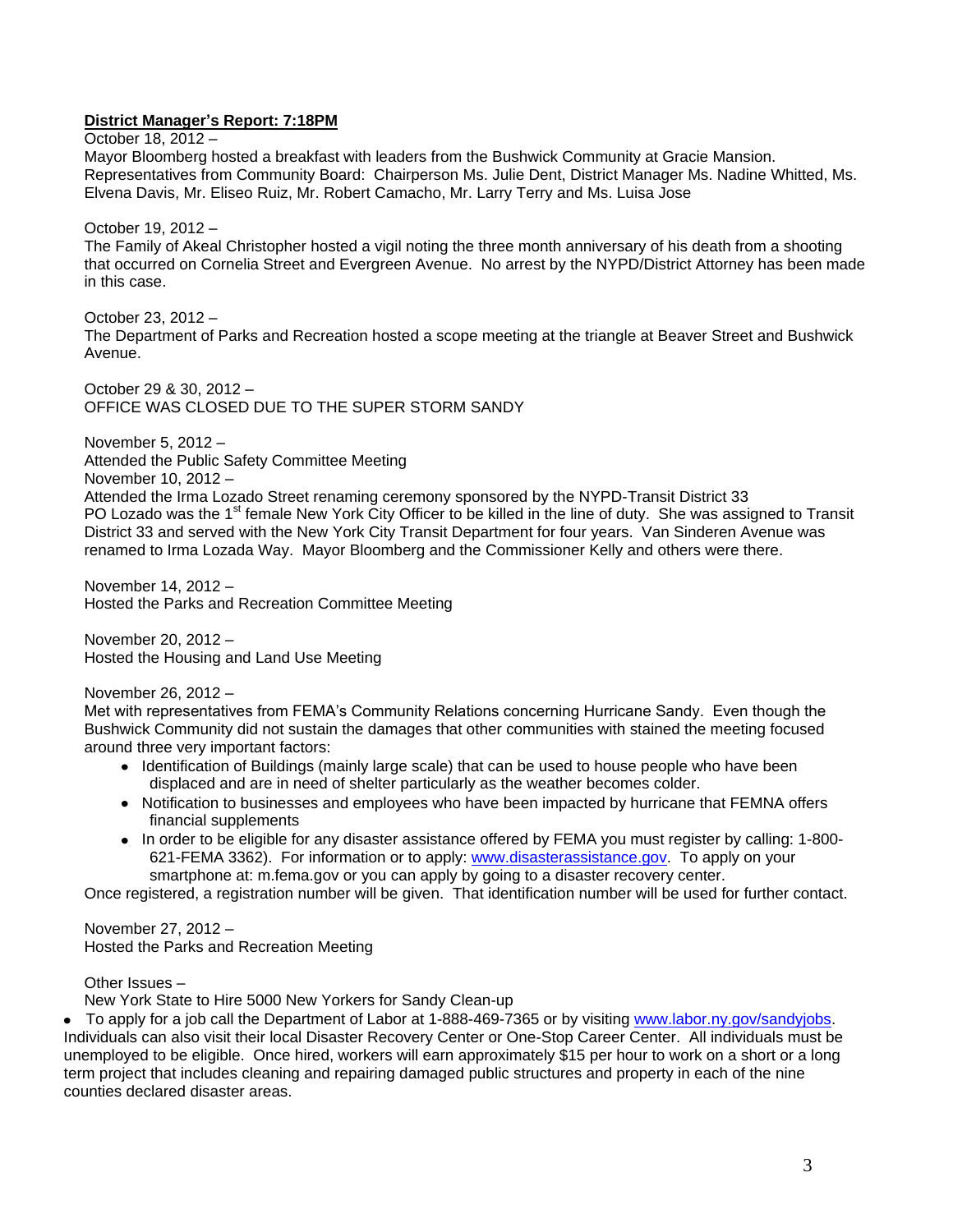In addition to offering benefits and on-the experience, each worker will be given assistance in finding their next job. Eligible youth will also be certified in the Governor's New York Youth Works program.

New York City Department of Environmental Protection: Removing of Leaves and debris can help clear catch basins across the city, thus prevent flooding from occurring by sweeping and cleaning catch basins in front of your home or area.

New York City Department of Parks and Recreation: As of Monday, November 5, 2012 the dog run at the Maria Hernandez Park has been open. This added facility was funded by NYC Council Member Diana Reyna.

Due to Hurricane Sandy: Irving Square Park (Halsey Park) was closed due to large hanging and loose branches and limbs which are very dangerous.

Evergreen Playground's Basketball area and asphalt field was closed due to dangerous leaning trees. As of November 26, 2012 all parks have been re-opened.

FDNY- Fire Department: On November 5<sup>th</sup> after the storm, Chief Chris Joyce of the 28<sup>th</sup> Battalion located on Himrod Street informed the Community Board that they are available to assist with the de-watering of flooding basements and the cutting of trees that are blocking access to homes.

On 11/20/12 - A fire occurred at 1152 Halsey Street: A three story vacant dwelling. There was a structural fire located on the  $3<sup>rd</sup>$  floor with extension to the roof.

On 11/21/12 – A fire occurred at 34 Granite Street: A one story dwelling structural fire. There were no injuries and the fire was placed under control.

New York Department of Transportation:

- No Standing Anytime Regulations at 23 Montieth Street to allow access for trucks entering and exiting the driveway. The installation should be completed by January 2013.
- Installation of a traffic control light at the intersection of Cypress Avenue and Stockholm Street. The installation will be performed by January 2013.

Wyckoff Heights Medical Center – 374 Stockholm Street: Has rescheduled their Community Town Hall Meeting Tuesday, December 4, 2012, 6PM, 5<sup>th</sup> Floor Conference Room. The community will be able to meet the New President and CEO of the hospital Mr. Ramon Rodriguez.

Wyckoff Heights Medical Center-Positive Health Management World AIDS Day invites you to attend their Celebrating LIFE & Getting to Zero.

- Zero New HIV Infections
- Zero Discrimination
- Zero AIDS related Deaths

On Thursday, December 6, 2012 at 374 Stockholm Street, Brooklyn, NY 11237, 6PM-8PM, 5<sup>th</sup> Floor Conference Room.

Project Safe Surrender – No More Worry, No More Waiting: Friday, December 14 and Saturday, December 15, 2012 between 9AM and 3PM. Clergy, Pastors, Lay Members and Defense Attorneys will be available to help resolve outstanding summons warrants. The Court will be present at The Mount Sion Baptist Church, 365 Ralph Avenue, Brooklyn, NY

While This Is Not Amnesty, Favorable Consideration Will Be Given To Those Who Participate.

The Audrey Johnson Day Care Learning Center located at 272 Moffat Street, Brooklyn, NY 11207 has openings for after school care program for children ages 5-12. The program offers:

- 1. Pick up from Local Public Schools
- 2. Nutritious Meals
- 3. Homework Help
- 4. Arts and Craft
- 5. Dramatic Play, Chess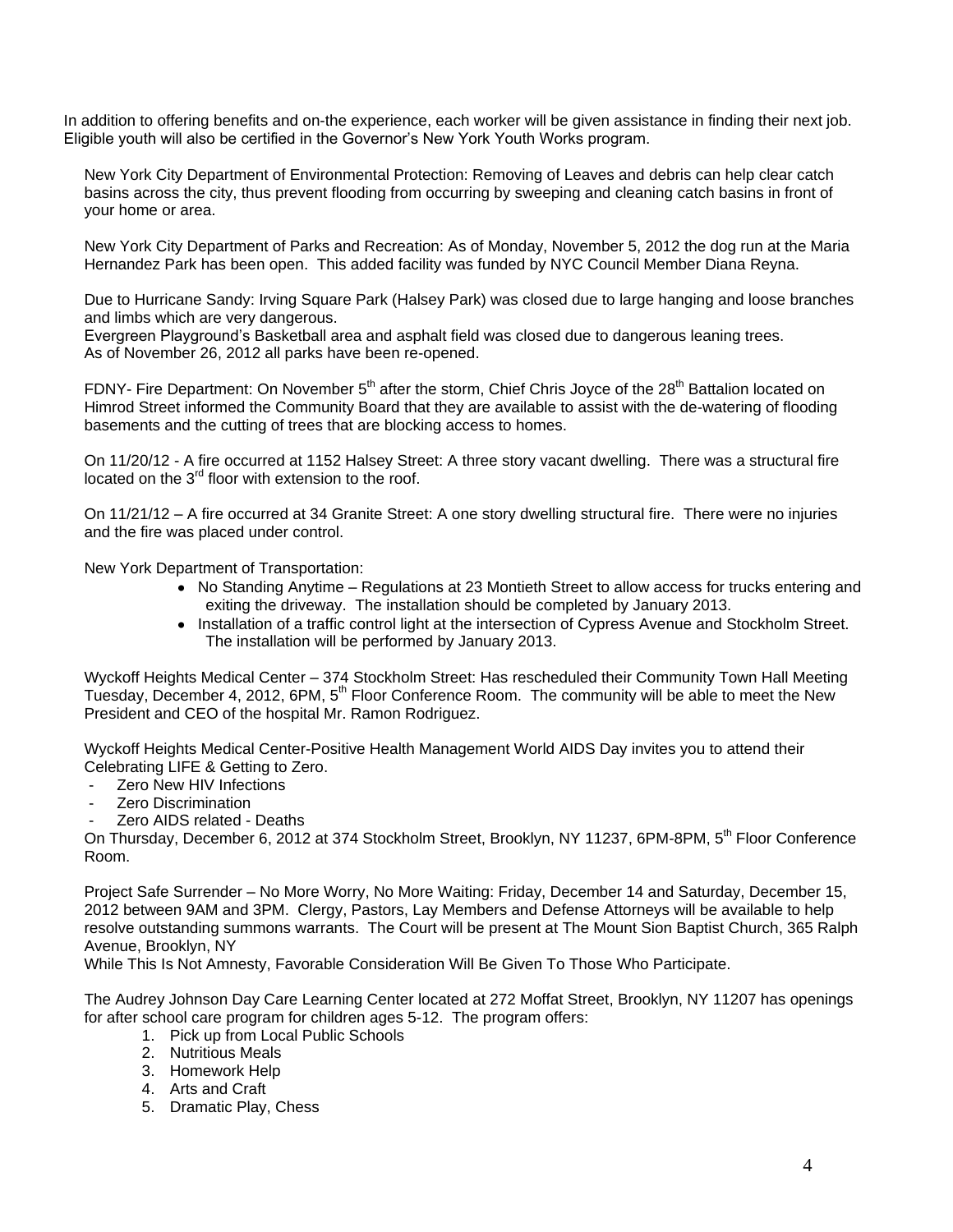- 6. Computer Classes
- 7. Performing Arts
- 8. Trips
- 9. And Much More

Licensed Teachers / Curriculum based on Child Sound Development Principles. The Day Care accepts all HRA Vouchers and Private Children. Hours of Service: Monday-Friday 3:00PM to 6:00PM and from 8:00AM to 5:45PM during the summer time. For more information please call: 718-574-0310

# **Committee Reports: 7:35PM**

Arts & Culture (ACC): Ms. Laura Braslow, Committee Chairperson, Monday, November, 26, 2012, 6:30PM Ms. Braslow was not present at Community Board Meeting – Minutes will be forthcoming

Housing & Land Use (HLU): Ms. Martha Brown, Committee Chairperson, Tuesday, November 21, 2012, 5:30PM 1420 Bushwick Avenue, Suite 370

Members Attended: Ms. Martha Brown, Mr. Robert Camacho, Rev. Matthew Rae, Mr. Cirilio Nunez Others in Attendance: District Manager, Ms. Nadine Whitted, Ms. Trang Dong (Student Associate from Pratt Institute), Mr. Jordan Most (BSA Application Calendar No. 199-12 BZ), Mr. Lawrence Yang (DIA & Associates P.C., 782 Hart Street),

Mr. Scott Short & Mr. Brando McCall (RBSCC), Mr. Chad Nicholas (Broadway Bushwick Builders, LLP) Items Discussed:

1) 421A Tax Exemption Credit Application to HPD, Re: Property at 9 Woodbine Street and 951 Madison Streets btw. Broadway & Bushwick Avenue

Mr. Chad Nichols presented two proposals for housing seeking tax abatement for the proposed projects at two locations. This projected development will need financing and tax abatement from the City of New York Department of Real Estate. The proposed development will have a roof-top deck and a high quality façade on the outside of the building. They have preliminary approval for new construction under an ICIP exemption. Mr. Nichols advised that Bank of America would only approve the financing for the proposed developments if they got the tax abatement. They alluded that Senators Chuck Schumer and Nydia Velasquez were in favor of the Betances proposal for the health clinic at the location. The committee advised that they should seek information from the offices these elected officials regarding funding for affordable housing and financing options for the project and to get back to the board when they had a more amendable proposal and could come up with some subsidized housing proposals.

The proposed rent for 9 Woodbine Street:

Contain 73 apartment units which consist of:

- 40 One Bedroom Units
- 12 Two Bedroom Units
- 21 Three Bedroom Units
- Rentals would range from \$858.00 for a 1 Bedroom unit to \$2,600.00 for a three bedroom unit.

The HLU Committee felt that the rents were NOT economically feasible or reasonable for Bushwick's residents and there were no offers of affordable units for residents of our community. The committee feels that the tax abatement options far outweigh the benefits that we as residents of Bushwick would receive. The committee also felt that this was a proposal for housing that would not be affordable to Bushwick residents and would attract outsiders into the community that could afford to pay the rents, therefore, excluding more residents from the community from affordable housing.

The board requested Mr. Nichols to go back to the drawing board and come back to the board in at future date with a more feasible proposal that would benefit community residents who were seeking a decent place to live at affordable rents.

# 2) DAI & Addociates, P.C. – Mr. Lawrence Yang, Esq.

Property located at 782 Hart Street, Brooklyn, New York 11237, Between Wilson & Knickerbocker Avenues Mr. Yang appeared before the committee regarding a Preliminary Certificate of Eligibility for Partial Tax Exemption with the NYC Dept. of HPD as is required under Real Property Tax Sections 421-a-(5) and 28 R.C.N.Y. Sec. 6-03. My Yang appeared before the board without his counsel. He came with certain schematics of the 5 story, 22 unit condominiums which have 22 parking spaces for the 1, 2 and 3 bedroom condos.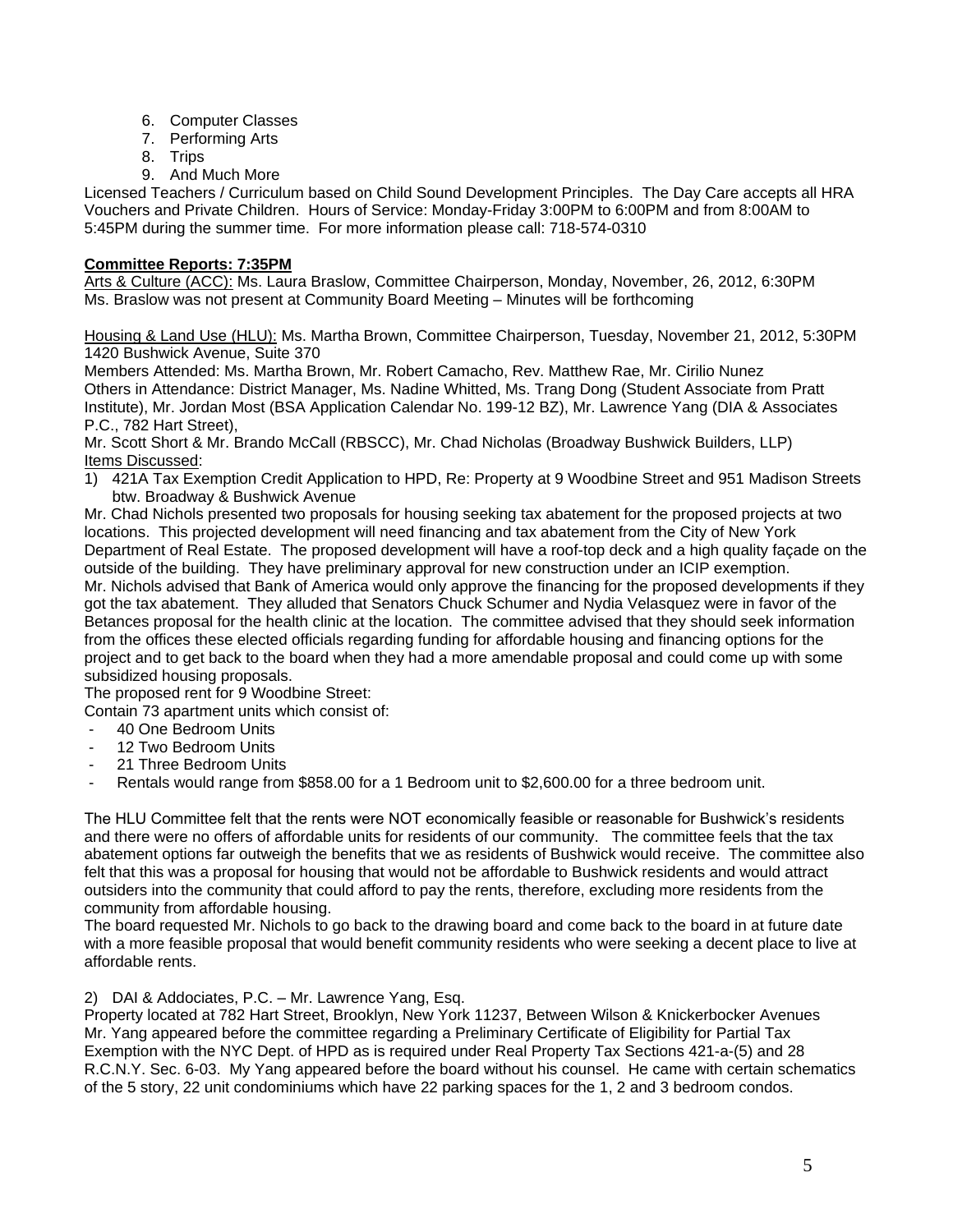The board advised Mr. Yang that he should return with his attorney at a future date to discuss the tax abatement and the further discussion of the terms of his request for a tax abatement. It appears that these condos will have a purchase price of \$180,000 to \$350.000.

3) RBSCC - Ridgewood Bushwick Senior Citizen Council – Mr. Scott Short and Mr. Brandon McCall requesting a Letter of Support for Our Lady of Lourdes Apartment former Convent Site on DeSales Place between Bushwick Avenue and Broadway. The proposal 100% low-income, 50% large families (4+members) and 50% supported housing for special needs persons with mental illness. "Concern for Independent Living" a Long Island based provider of services to the mentally ill with over 30 years of experience. Preference will be given to residents of the Bushwick community. Building description: 5-story building with approximately 70,000 square feet of residential space. Approximately 80 units with studios, and three bedroom units including a superintendent's unit. Two elevators and approximately 10,000 square feet of community facility space. The committee recommends approval of a letter of support for this proposed project and will be voted upon by the entire Community Board.

Mr. Brandon McCall made a presentation before the board regarding the following location:

One DeSales Place Between: Eastern Parkway near the Broadway intersection. The building will be an 80 unit 5 floor building that will have a lounge and have amenities for the residence. The building will have supportive services on site.

Population: Level 1 – which means that the residences with mental illness and/or higher functioning are fit for community integration.

RBSCC is asking for the Community Board's support and a letter of support stating that there is a need for this building in the community. Mr. McCall stated that after receiving the letter of support the board will hear back from them by April 2013 and construction will start at the end of 2013.

Questions were entertained:

Ms. Whitted: What are the size of the units and the rent amount?

Mr. McCall: They are 3 bedroom units and renting at \$1227.00 which is 60% of the median income. 50% of the units are preference for Bushwick residents.

Ms. Dent: What impact will this be for jobs?

Mr. McCall: There will be 7-10 full time jobs available; there will be all around security needed and on site counseling person (s) needed. There will be approximately 3 part time positions available. The construction of the building will require workers, so this project might require approximately 37-40 people.

A general contractor will be hired; those positions will not be all filled by local residents. RBSCC as an organization try to hire woman, minorities and businesses from within the community…Local employees will be hired whenever possible, for example for the permanent positions, they will be filled by local residence.

Mr. McCall stated that there is an advisory board in place (they are working on how it should be structured) and there will be community meetings so that the community can address any issues or concerns.

Forty of the three bedroom apartments will be designated for Bushwick residence. Some residence will be selected from a previous RBSCC listing. They will be applicants who applied and qualified for housing in the past however an apartment was not available. They must still be eligible and qualify for these apartments.

This type of housing was done in the Crown Heights District and it has worked out well, RBSCC is looking to bring the same type of housing to the Bushwick community.

4) Mr. Jordon Most of the law firm of Sheldon Lobel, 18 East  $41^{st}$  Street,  $5^{th}$  Floor, New York, NY 10017 Regarding the property located at 1517 Bushwick Avenue corner of Aberdeen Street, Brooklyn, NY 11207 BSA Calendar NO., 199-12- BZ Lot 5, Block 3467

Mr. Most is requesting on behalf of the applicant, a variance, a request that has been filed with the Board of Standards and Appeals of the City of New York (BSA). The variance is a bulk request to construct a self-storage facility that exceeds the maximum permitted floor area on a lot that is split by zoning district boundaries and is bounded by the LIRR and MTA tunnels that run under Bushwick Avenue. The proposed wall of the area is also The Rudd Park located at Aberdeen Street and Bushwick Avenue and bounded by the tunnel of the L line run underground and adjacent to the walls of the lot and prevents and underground construction at grade for building any type of substantial housing. The tunnels from the LIRR freight spur and MTA tunnel of the L Line run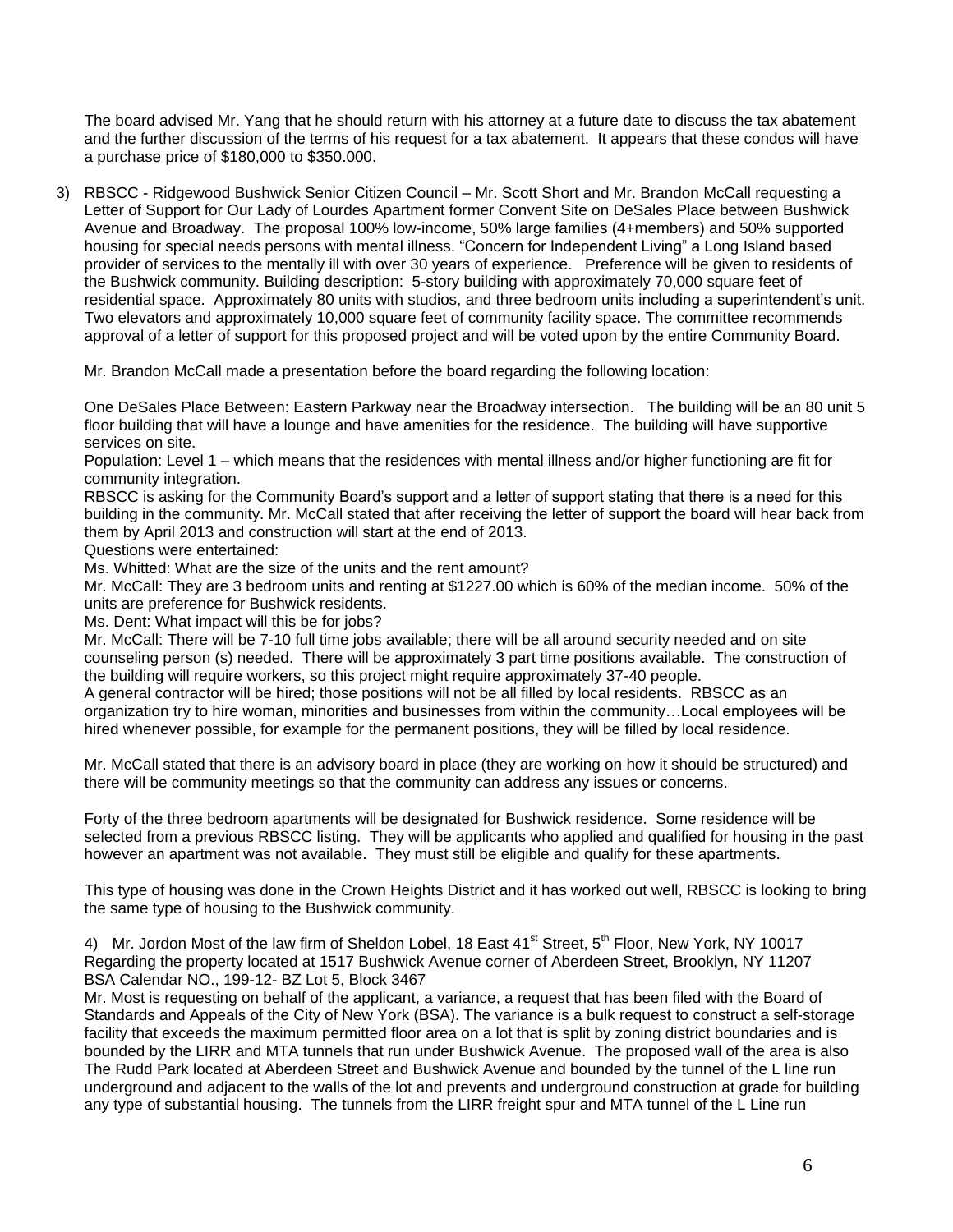underground and adjacent to the walls of this lot and prevent any underground construction at grade for building any type of substantial housing. The LIRR tunnel burdens over 50% of the premises and the property are split by zoning districts, the residential portion of the property is completely unusable given the location on Furman Avenue. The self-storage warehouse will occupy the entire front of the Bushwick Avenue block. The use is proposed as a "quiet use" facility.

The Committee recommended that this issue be brought before the Board at a Public Hearing at a date to be determined by the District Manager and the Chairperson. The Committee also recommends that the approval be brought before the entire Community Board.

5) Emergency Declarations: HPD 1205 Broadway 750 Bushwick Avenue

HPD Vacate Orders Full Vacate Orders 138 Grove Street – Building Not Inhabitable 1091 Madison Street – Not Inhabitable

Demolition Notifications 28 Jefferson Street 1453 Gates Avenue

The HLU Committee drafted a letter to the Elected Officials regarding rezoning. Mr. Brown encouraged the board members to read the letter.

The District Manager stated that the Community Board would like to be in front of the changes that are going on in Bushwick. Zoning is one of the major issues in the District. The Community Board is working with a Pratt Institute Student Intern in order to get the rezoning done.

Ms. Dent stated that the job of the Community Board is to do the leg work and find out all the particulars before the Community Board can do any voting. Since the Parks Department will be involved with the construction of the building the Chairperson suggested with regards to item # 4 (1517 Bushwick Avenue)that Ms. M. Brown the Chairperson of the Housing & Land Use Committee and Mr. R. Camacho the Chairperson of the Parks and Recreation Committee have their meeting together.

Mr. Martinez questioned the need for another storage facility. He suggested that perhaps something else can be built there.

Mr. Wright stated that maybe the board can find out what else can be built there before a decision is made.

Since 1517 Bushwick Avenue is privately owned Ms. Whitted suggested that all recommendations and suggestions regarding what should be done there should be forwarded to her so that the board can start working on it before their next meeting with Mr. Most and the property owners.

Parks and Recreation Committee (PRC): Mr. Robert Camacho, Committee Chairperson, Wednesday, November 14, 2012, 5:00PM, 1420 Bushwick Avenue, Suite 370

Members Attended: Robert Camacho, Joanne Grant, Lucy Belardo, Luisa Jose, Carlos Feliciano Others in Attendance: Nadine Whitted, Edwin Vargas, Director of Ballfields – Department of Parks and Recreation and Jacqueline Nunez, PO D. Franco  $-83<sup>rd</sup>$  Pct.

Items Discussed:

Dept. of Parks and Recreation (DPR) – New Policy and Procedures Concerning Ballfield Permits

- 1) The Do's and Don'ts will be printed on the back of the permit once they have been issued
- 2) 2012 DPR will accept applications via: Fax, Mail or in Person
- 3) Each Organization was instructed to bring in their rosters from last year/season so that the committee can have an accurate view of each organization's needs.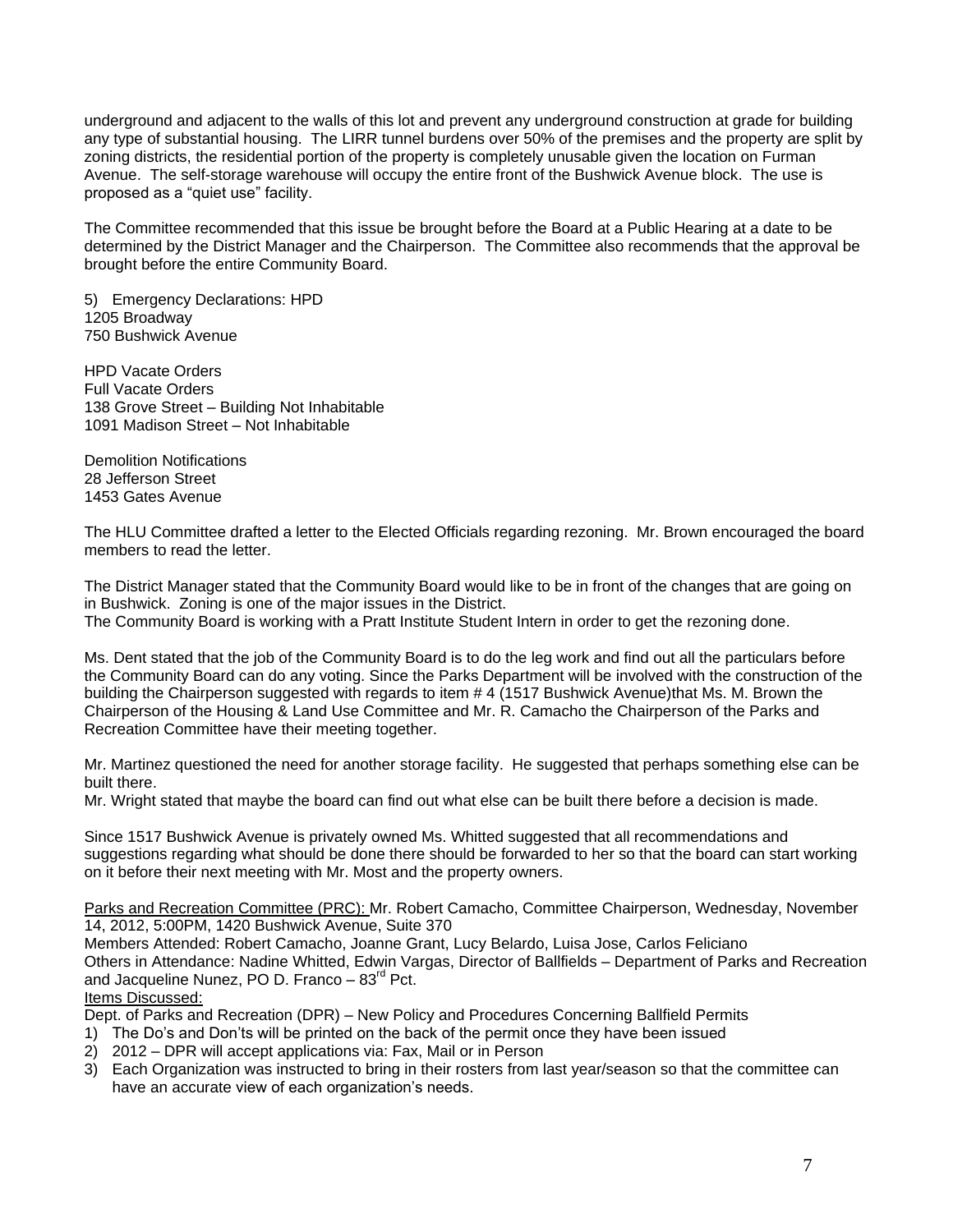- 4) Due too many problems in the COMMUNITY DISTRICT FOUR, ORGANIZATIONS WILL BE ALLOCATED TIME BY SLOTS. ACCORDING TO THE DEPARTMENT OF PARKS AND RECREATIONTHERE ARE 17 SLOTS IN EACH OF THE FOUR (4) BALLFIELDS.
	- Thomas Boyland Park  $\bullet$
	- Hope Park
	- Barry Morrow Park
	- Knoll Park
- 5) Once the slots are allocated the assigned organization must utilize the park or forfeit the time. The following organizations will be offered an opportunity to vie for allocated slot time:
	- 1) Eva's Sport Club
	- 2) The Brooklyn Queens Sport Organization
- 6) BBQ are not allowed in the parks. Violations will be issued.

Eva from Eva's Sport Club expressed her distress stating that she was not informed of the meetings that were held because she was in the hospital.

The District Manager stated to Eva that this matter is something that should be spoken about at another time and that she will be re-invited to the next Parks and Recreation Meeting.

On Tuesday, November 27, 2012 an additional PRC meeting was held. In attendance were Mr. Robert Camacho, Ms. Nadine Whitted, and Mr. Edwin Vargas via telephone and PO D. Franco– NYPD, 83<sup>rd</sup> PCT. Community Affairs Officer

Public Safety Committee (PSC): Ms. Barbara Smith, Committee Chairperson, Monday, November 5, 2012, 6:30PM, Location: 1420 Bushwick Avenue, Suite 370

Members Attended: Barbara Smith, Mary McClellan, Elvena Davis, Rev. Grace Aytes, Joanne Grant, Miriam Lamboy, Linda McKinley, Freddy Fowler and Takiyah Ali

Others in Attendance: Nadine Whitted, Alsides Almonte, Raymond Gutierrez, Nicholas Scala, Peter Brook, Miguel Maldonado, Linda Russell, Ramon Moralejo, Anthony Caraballo, Conception Caraco and Sonia Gullo Item Discussed:

NYS Liquor Authority License Requests

- 1) Alsides Almonte 185 Starr Street
- 2) Raymond Gutierrez 84 Central Avenue
- 3) Miguel Maldonado Botanas 133 Irving Avenue, aka 877 Hart Street
- 4) Ramon Moralejo Lot 45 LLC
- 5) Consepcion Caraco 1264 Myrtle Avenue
- 6) Sonia Gullo representing Javier Gracia 127 Wyckoff Avenue Corp.

Ms. B. Smith asked that the board members to read her minutes.

The Chairperson reminded the board that they will not be able to vote because they do not have a quorum. Ms. Dent publically thanked PO Franco for working so hard and closely with the Public Safety Committee. She thanked PO Franco for giving the business owners in the community a chance to get whatever they need in order to open their business and to get their licenses. It is not the Community Board's desire to close a business down or in any way hurt businesses. PO Franco works with the business owners so that they can correct any problems they may have. Ms. Dent expressed her appreciation to PO Franco for giving her time and effort in helping the community.

# **Recommendations:**

Cannot vote - no quorum The Board will vote at the December Community Board Meeting

#### **New Business:**

Mr. M. Rae: Would like the tree branches to be removed due to Hurricane Sandy